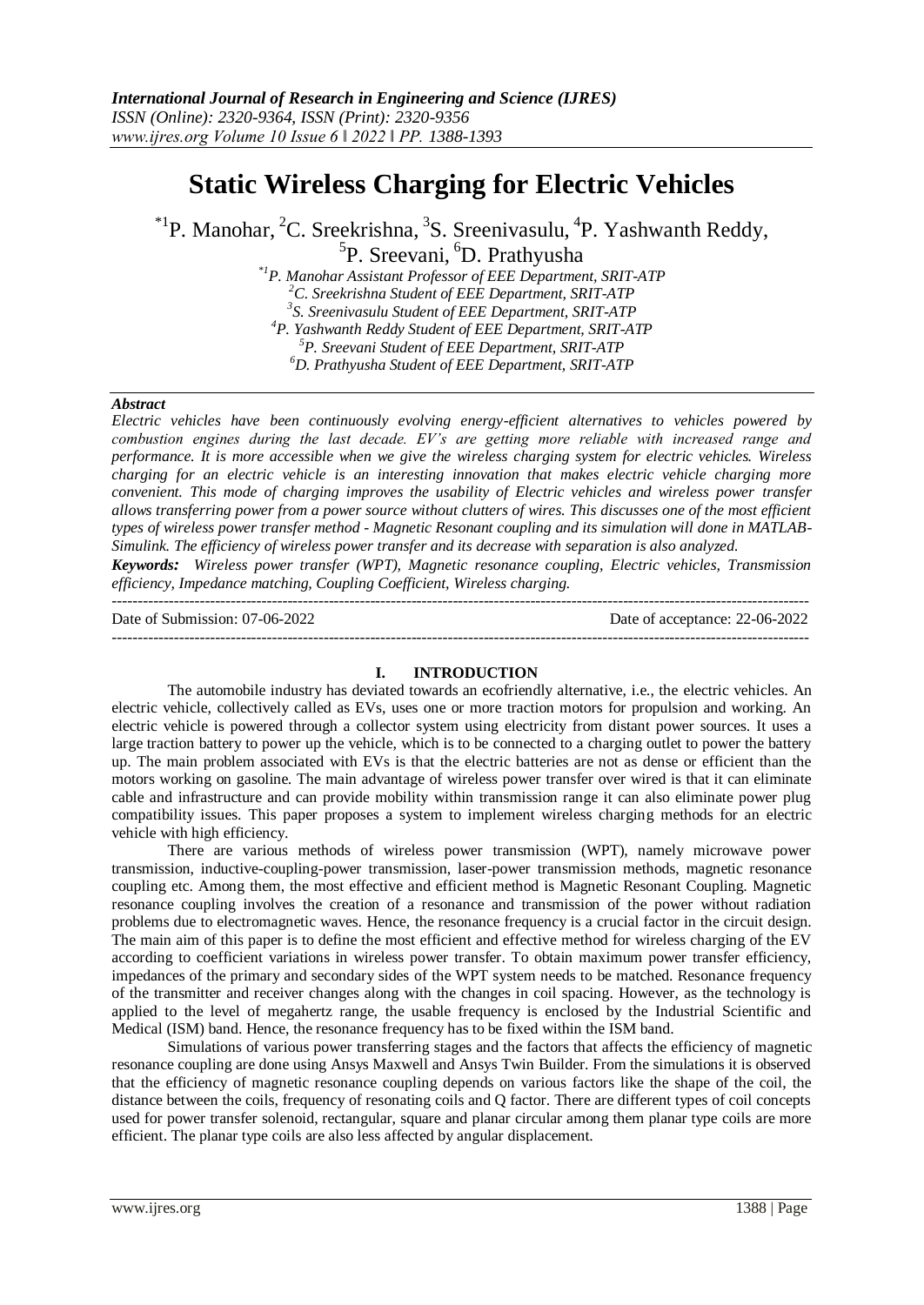# **II. Wireless Charging System For Electric Vehicles**

Wireless charging systems consist of different components for its smooth working. The various stages involving WPT. The AC power comes from the source and is converted into DC. A full bridge rectifier is being used to convert AC-DC. The output of the rectifier is supplied to the inverter for getting a high-frequency AC source. This high frequency AC output from the inverter is supplied to the transmitting side of the system. The output from the inverter is fed into a signal conditioning circuit for protecting the circuit from high voltage AC and then into the input of the transmitting circuit.

The transmitting circuit mainly consists of a resistor, a capacitor and the transmitting coil. A circular planar copper coil is used for both transmitting and receiving sides. The receiving coil collects the power transmitted from the transmitting coil. The receiving side has a resistor and a capacitor in parallel with the receiving coil. The load side AC is converted DC for storing purposes.

## **2.1 Proposed System**



**Fig:1 Block diagram of Proposed System**

## **2.2 Converter Modelling**

Diodes and filter capacitors are used to design a full-wave rectifier circuit. The rectifier is designed to convert 120V AC into DC. A voltage of 120V AC is supplied to the rectifier circuit, the obtained output voltage of the circuit is 76V DC. VDC=  $(2Vp)/\pi$ =76 V since Vp =120 V.

The output of the rectifier is connected to the inverter. The inverter generates a square wave which is connected to the transmitting coil.

## **III. Equivalent Circuit And Efficiency Calculation**

The basic equivalent circuit of wireless power transfer system is shown below. The following circuit contains voltage source (Vs), Capacitors (Cp, Cs), coils (Lp, Ls), their internal resistance (Rp, Rs) and a load resistor(R). For getting maximum efficiency,



 **Fig:2 Equivalent Circuit**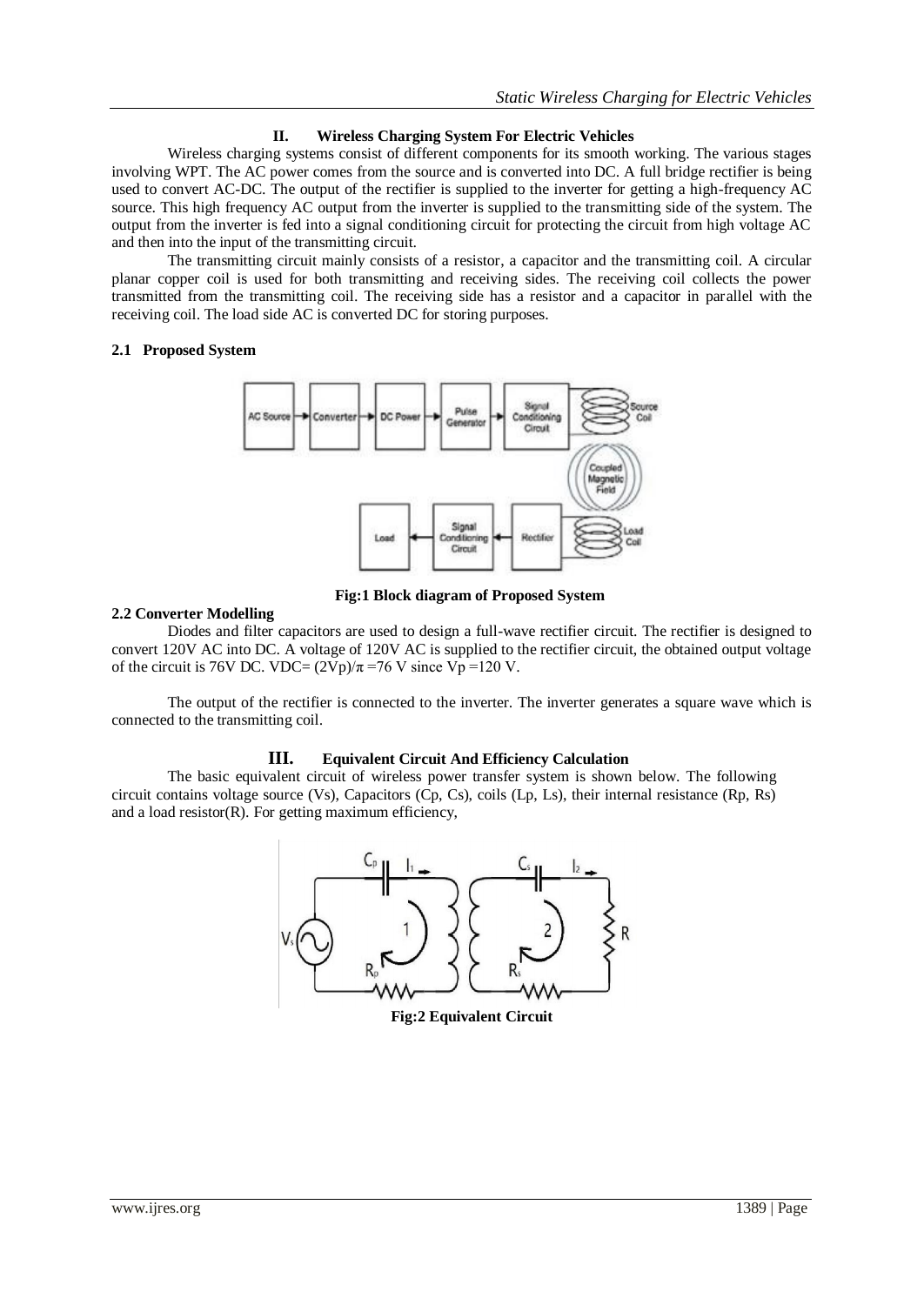From Loop 1,

$$
V_{s}=I_{1}[R_{P}+JL_{p}\omega+\frac{1}{j_{\omega}c_{P}}]-I_{2}(jL_{M}\omega)
$$
 [1]

From Loop 2,

$$
0\!\!=\!\!I_2\Bigl[\,jLs\omega+\!\frac{1}{j\omega c_s}\!+z_0\!+R_s\Bigr]-I_1\bigl(j_{L_m\omega}\bigr) \eqno[2]
$$

$$
c_P = cs = c
$$
  

$$
L_P = Ls = L
$$

 $R_P = R_s = R$ 

$$
I_2[jL\omega + \frac{1}{j\omega c} + Z_0 + R] = I_1(j_{L_m}(\frac{1}{j\omega c}) + Z_0\omega)
$$
\n[3]

$$
I_2 = I_1 \frac{j_{Lm}\omega}{j_{L\omega} + \frac{1}{j\omega c} + z_0 + R]}
$$
 [4]

$$
v_s = I_1[R + j_L\omega + (\frac{1}{j\omega c}) - I_1[\frac{(j_{Lm}\omega)^2}{jL\omega + \frac{1}{j\omega c} + z_0 + R}]
$$
 [5]

$$
z_{i} = R + j_{L}\omega + \frac{1}{j\omega c} + \left[\frac{L_{m}^{2}\omega^{2}}{j_{L}\omega + \frac{1}{j\omega c} + z_{0} + R}\right]
$$
 [6]

$$
z_{\tilde{l}} = R + jL\omega + \frac{1}{j\omega c} + \left[\frac{L_m^2 \omega^2}{jL\omega + \frac{1}{j\omega c} + z_0 + R}\right] + j_{L_m\omega} - j_{L_m\omega} \tag{7}
$$

$$
z_{\ell} = R + \frac{1}{j\omega c} + j(L - L_m)\omega + \frac{-jL_m^2\omega^2 + j^2L_mL\omega^2 + jL_m\omega(z_0 + R) + jL_m(\frac{1}{j\omega c})\omega}{jL\omega + \frac{1}{j\omega c} + z_0 + R}
$$
[8]

$$
z_{i} = R + \frac{1}{j\omega c} + j(L - L_{m})\omega + \frac{(j\omega L_{m})(j(L - L_{m})\omega) + \frac{1}{j\omega c} + z_{0} + R}{jL\omega + \frac{1}{j\omega c} + z_{0} + R}
$$
\n[9]

$$
z_{i} = R + \frac{1}{j\omega c} + j(L - L_{m})\omega + \frac{1}{jL_{m}\omega} + \frac{1}{j(L - L_{m})\omega + \frac{1}{j\omega c} + z_{0} + R}
$$
\n[10]

$$
z_i = R + jL\omega + \frac{1}{j\omega c} + \left[\frac{L_m^2 \omega^2}{jL\omega + \frac{1}{j\omega c} + z_0 + R}\right]
$$

 $[11]$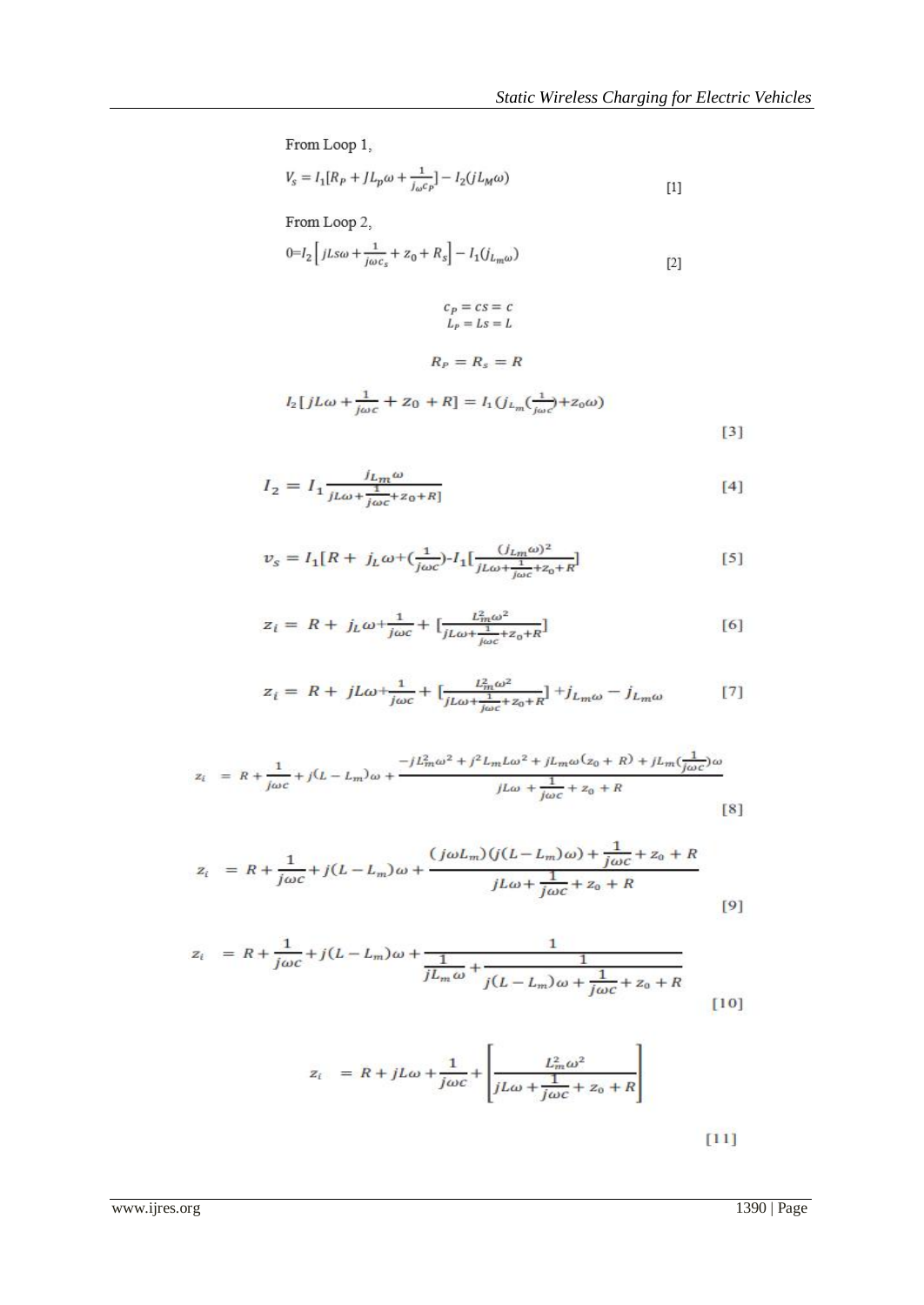Equation for efficiency,

$$
\eta = \frac{p_0}{p_l} = \frac{l_2^2 z_0}{l_1^2 z_i} \tag{12}
$$

From eqn [4],

$$
\frac{I_2}{I_1} = \frac{jL_m\omega}{jL\omega + \frac{1}{j\omega c} + z_0 + R}
$$
 [13]

From eqn [11] and [12],

$$
\eta = \left[\frac{jL_m\omega}{jL\omega + \frac{1}{j\omega c} + z_0 + R}\right]^2 \frac{z_0}{\left[R + jL\omega + \frac{1}{j\omega c} + \left[\frac{L_m^2\omega^2}{jL\omega + \frac{1}{j\omega c} + z_0 + R}\right]\right]}
$$

 $[14]$ 

For maximum power transfer,

$$
L_m^2 = \frac{z_0^2 - R^2}{\omega_0^2} \tag{15}
$$

# **IV. Design of Wireless Charging System**

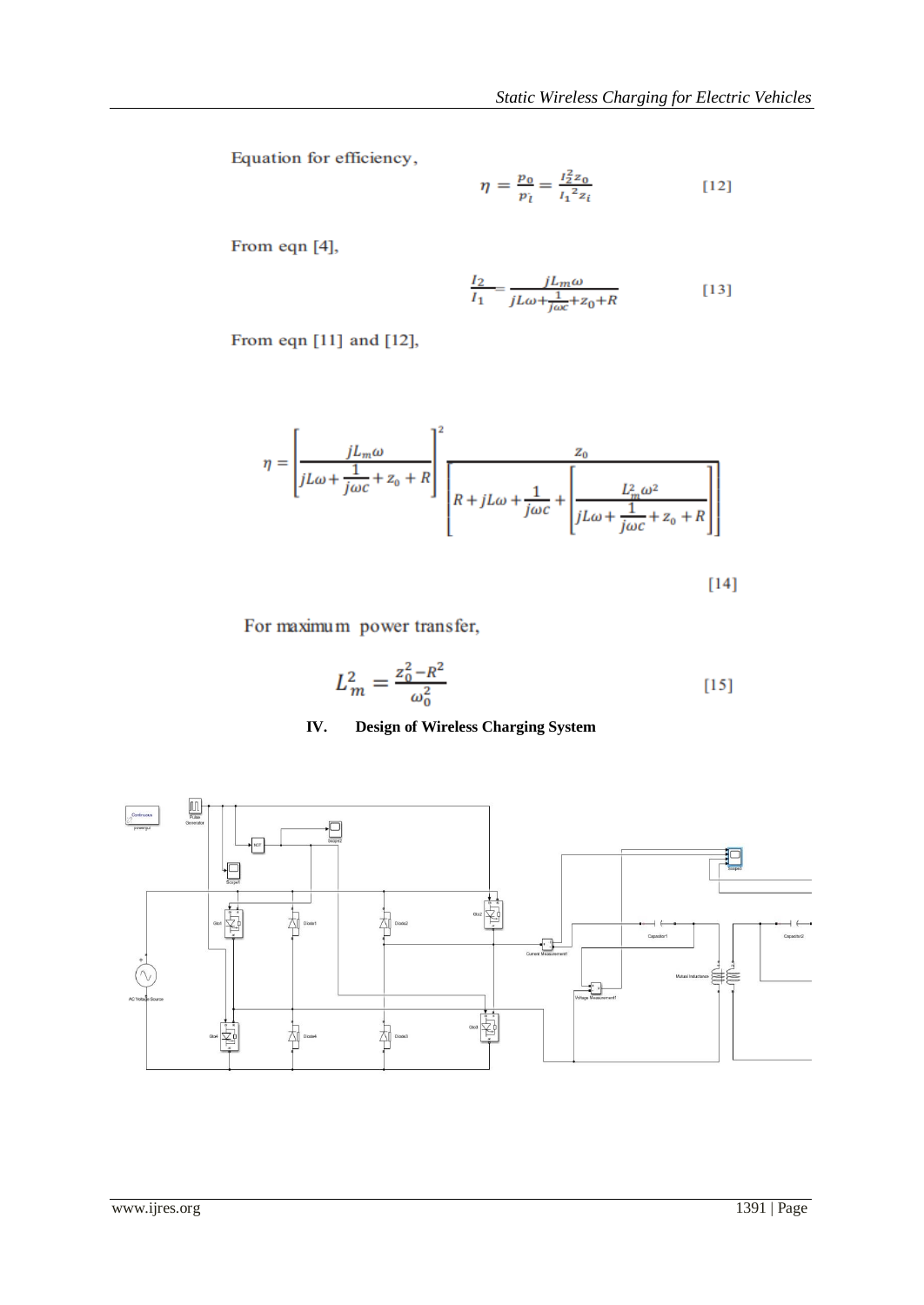

**Fig:3 Simulink Model**

## **V. RESULT**

To determine the efficiency of WPT, MATLAB simulation software is used. The values of circuit parameters are discussed above. The input power for EV's is taken as 1.67kw. It is driven by sinusoidal waves of 132.5 V, and the determination of power and efficiency, is described using previously described methodology.

The total efficiency of wireless power transfer system is found out using the MATLAB Simulink. The inductance value equals to 1uH, mutual inductance is 1.1uH, Capacitance of 1uF, coil resistance R is 1Ohm and a load resistance of 0.05ohm.



**Fig:4 Input, Output-Voltage and Current Waveforms**

They are not pure sinusoidal because of variation in frequency but we need to match the input and output, voltage and current waveforms. From the above we can see the input, output-voltage and current waveforms are matched.

For 131.3V and 12.79A input we got 128.4V and 12.8A as output. The amount of power obtained in the load was 1.64kW. When the input power was 1.67kW. Almost 30W power dissipated as loss.